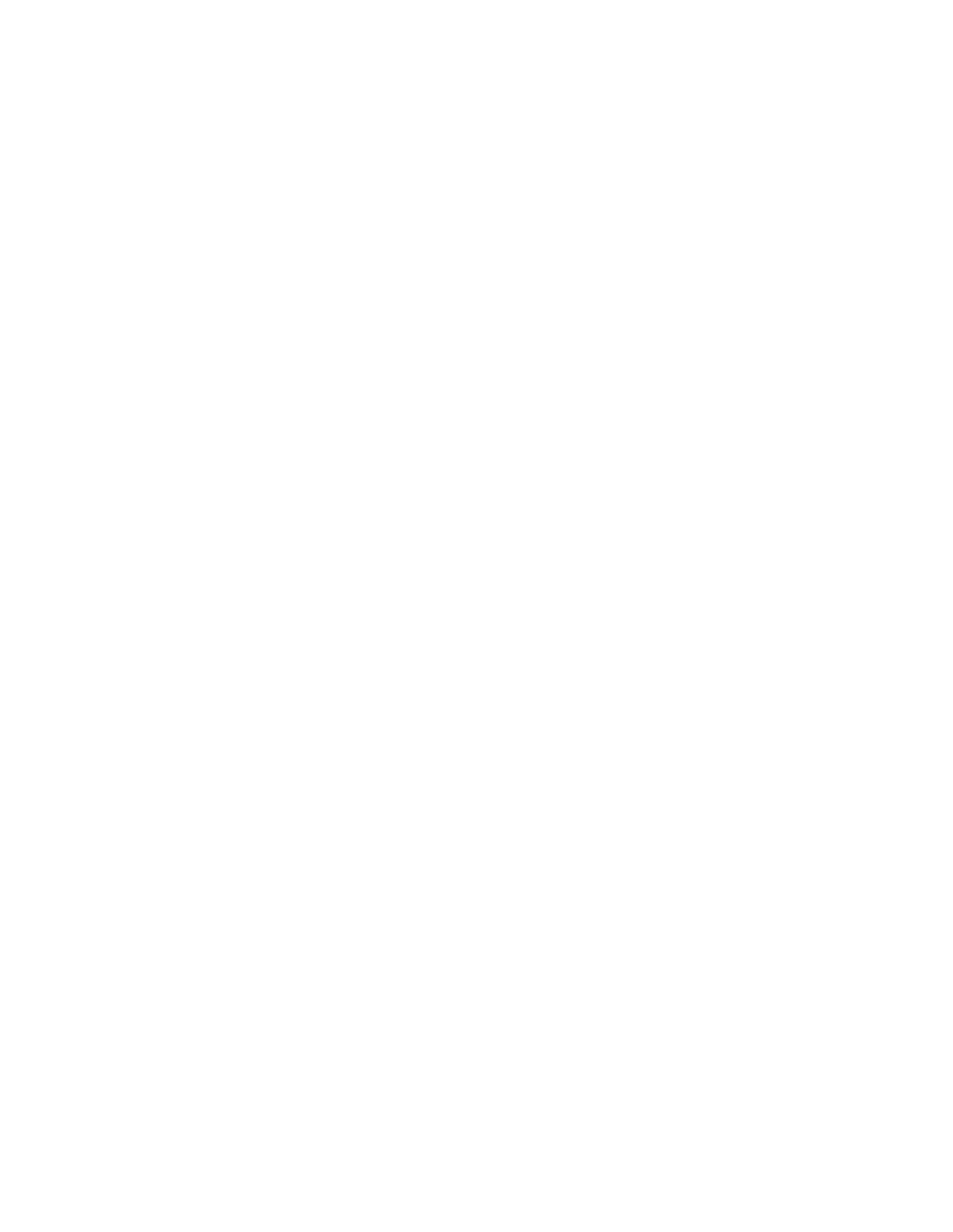# **Technical Report No. 7 CONGESTION MANAGEMENT PROCESS**





PASCO COUNTY METROPOLITAN PLANNING ORGANIZATION

8731 Citizens Drive New Port Richey, FL 34654 Ph (727) 847-8140, fax (727) 847-8084

Prepared by:



1000 Ashley Drive, Suite 400 Tampa, FL 33602 Ph (813) 224-8862, fax (813) 226-2106

**APRIL 2015**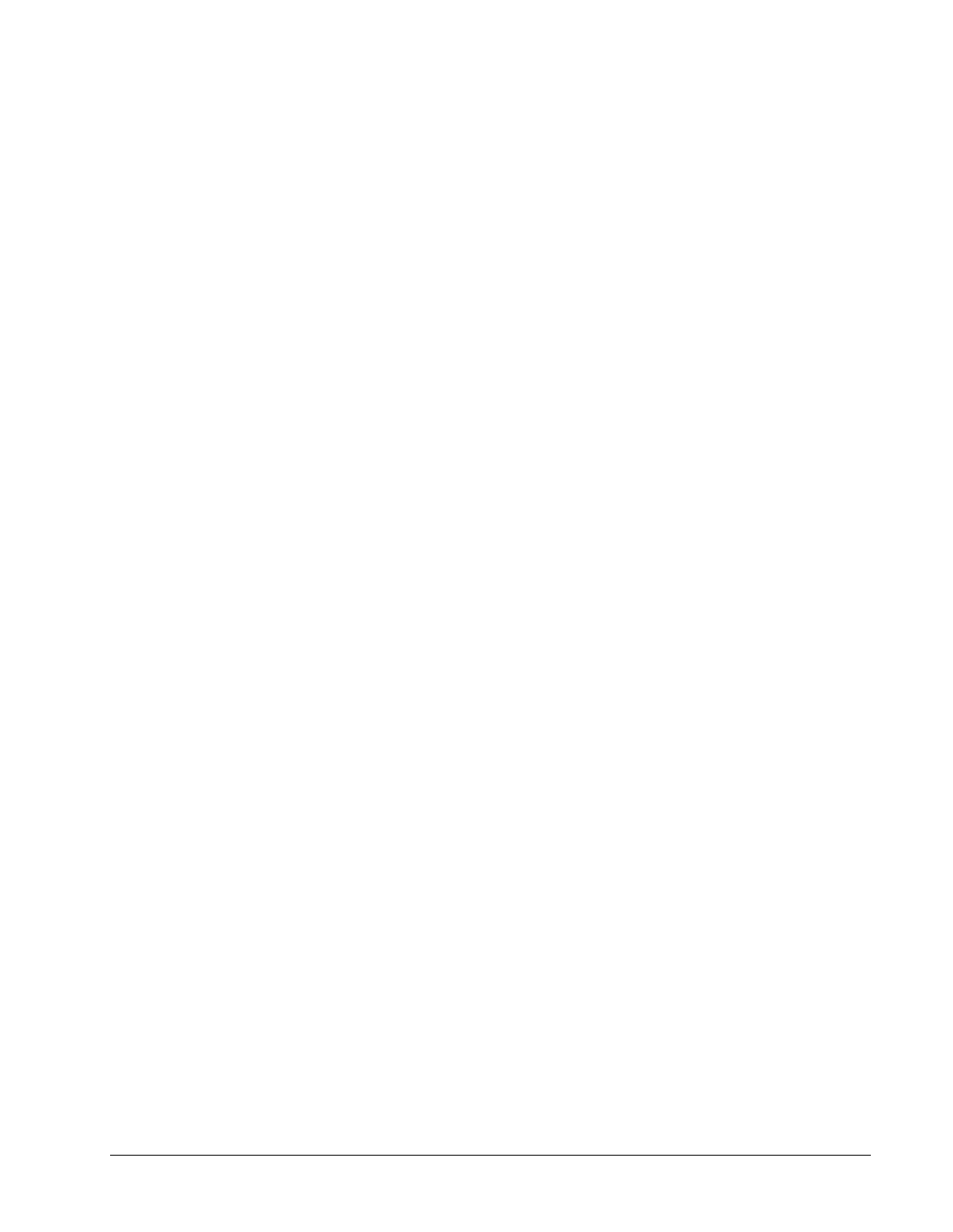

# **Table of Contents**

| Section 1:        |  |         |
|-------------------|--|---------|
|                   |  | $1 - 2$ |
| Section 2:        |  | $2 - 1$ |
|                   |  | $2 - 1$ |
|                   |  | $2 - 2$ |
|                   |  | $2 - 4$ |
| Section 3:        |  | $3-1$   |
|                   |  | $3-1$   |
|                   |  | $3-1$   |
|                   |  | $3 - 4$ |
| <b>Section 4:</b> |  | 4-1     |

# **List of Figures**

| Figure $2-1$ : | $2 - 2$ |
|----------------|---------|
| Figure $3-1$ : | $3-2$   |
| Figure 3-2:    | $3 - 3$ |
| Figure 3-3:    | $3-4$   |

# **List of Maps**

| Map 2-1: |  | $2 - 3$ |
|----------|--|---------|
|----------|--|---------|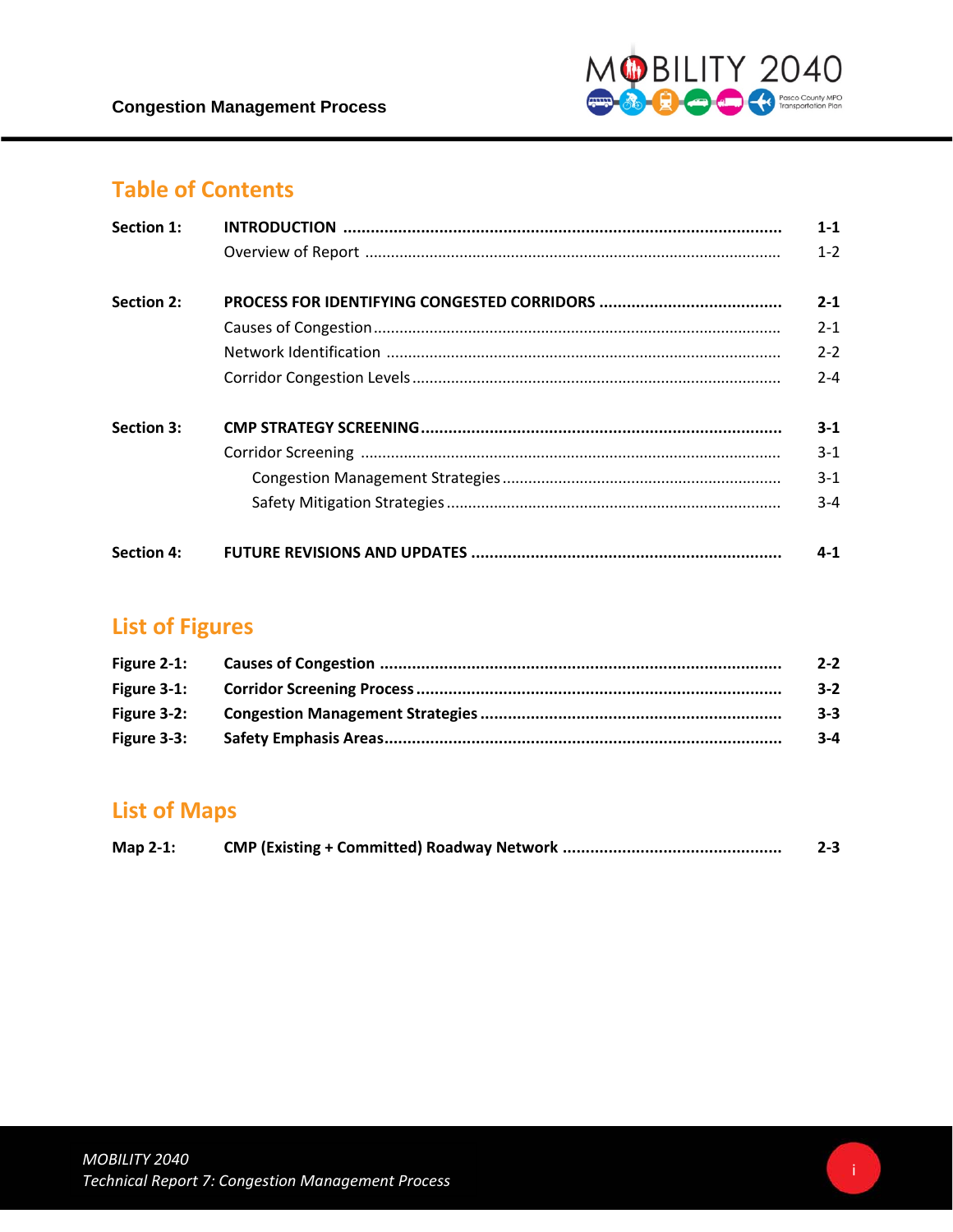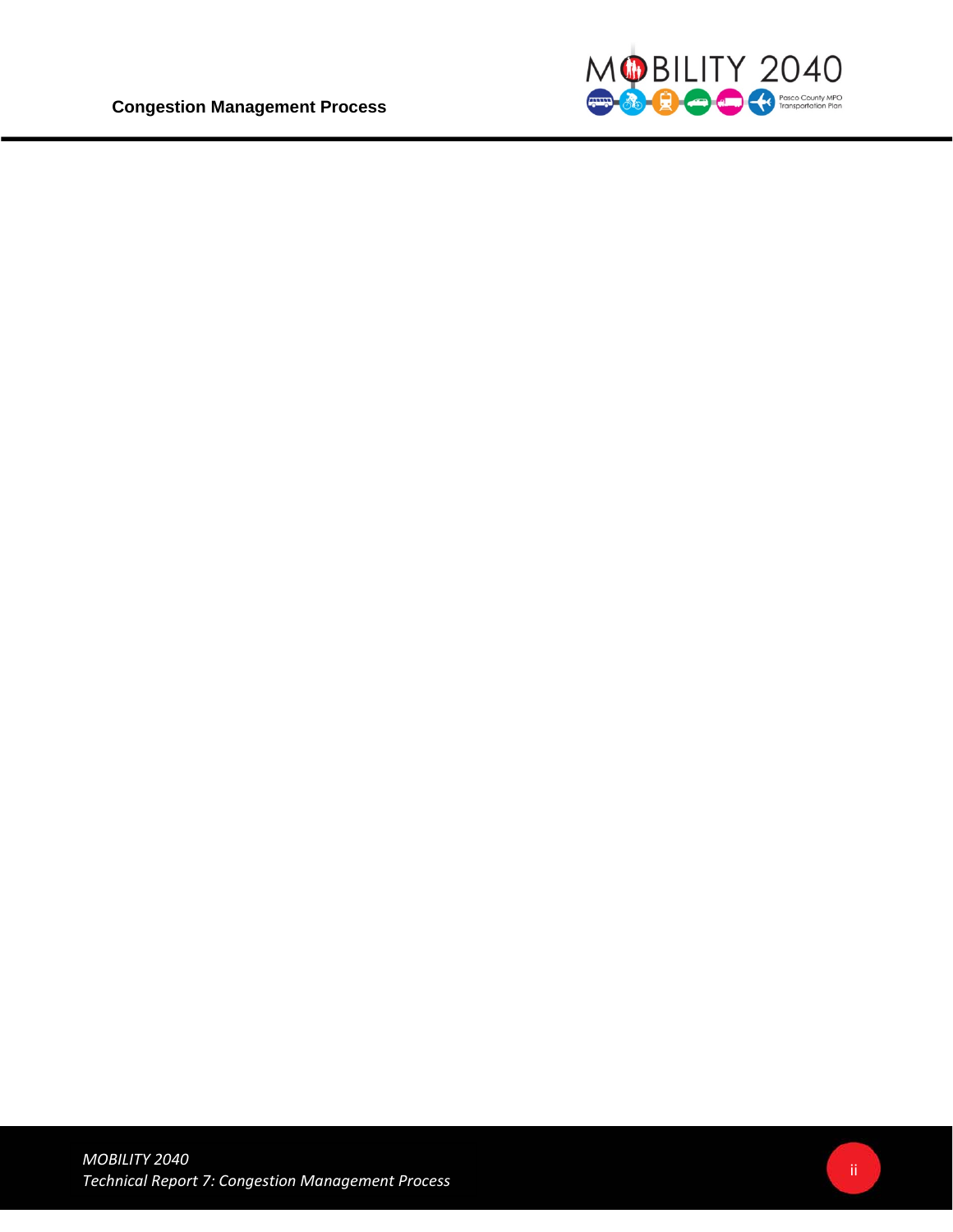

## **Section 1: Introduction**

This report was prepared in support of the MOBILITY 2040 Long Range Transportation Plan (LRTP) to identify, evaluate, and address traffic operations and safety improvements to the transportation system through the use of strategies that reduce travel demand or implement operational improvements.

The Congestion Management Process (CMP) is a management system and process conducted by the Pasco Metropolitan Planning Organization (MPO), as required by the federal government, as part of its routine planning efforts. The public benefits from having a functional CMP in place because it often can improve travel conditions through the use of low‐cost improvements or strategies that can be implemented in a relatively short timeframe (within 5–10 years) compared to more traditional capacity improvements such as adding additional travel lanes, which can take 10+ years to implement and cost significantly more. Projects identified through the CMP process also may be added to future updates of the LRTP should they require a longer timeframe to implement.

The CMP has evolved from what was previously known as the Mobility Management System (MMS) in Pasco County. The primary changes in the CMP, compared with the MMS, were to include the identification of revised Goals and Objectives and the development of a matrix of CMP‐related strategies that typically would be considered when evaluating congested corridors. The Pasco County MPO implemented its first MMS in the mid‐1990s. Key highlights of the Pasco County MMS include:

- Completion of a technical process undertaken each year to identify projects that are needed to reduce congestion and that are prioritized for funding in the County's Capital Improvement Element
- Routine meetings by the Mobility Management Task Force concurrent with the MPO's Technical Advisory Committee (TAC) meetings

Under federal guidelines, the CMP is described as an eight‐step process, as summarized below:

- 1. **Develop Congestion Management Objectives** Objectives should be identified that help to accomplish the congestion management goals.
- 2. **Identify Area of Application** The CMP must cover a well‐defined application area.
- 3. **Define System/Network of Interest** The CMP must define the transportation network that will be evaluated.
- 4. **Develop Performance Measures** The CMP must define the measures by which it will monitor and measure congestion.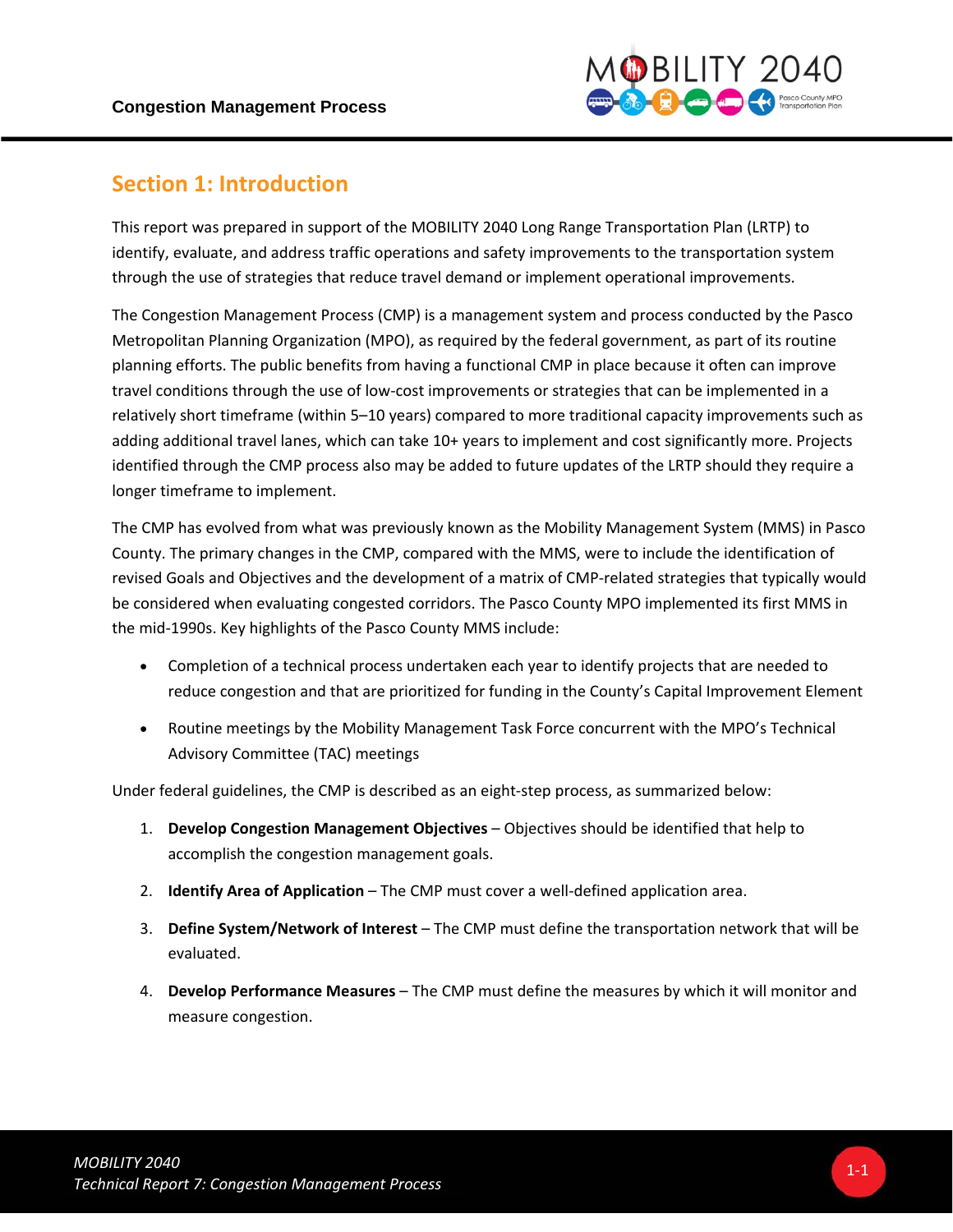

- 5. **Institute System Performance Monitoring Plan** There must be a regularly‐scheduled performance monitoring plan for assessing the state of the transportation network and evaluating the status of congestion.
- 6. **Identify Congestion/Evaluate Strategies** There must be a toolbox for selecting congestion mitigation strategies and evaluating potential benefits; congested locations are identified in this step.
- 7. **Implement Selected Strategies/Manage System** There must be a plan for implementing the CMP as part of the regional transportation planning process.
- 8. **Monitor Strategy Effectiveness** The strategies must be regularly monitored to gauge the effectiveness.

Each step of the Congestion Management Process is discussed in detail in the *CMP Procedures and Policies Handbook*, available on the Pasco County MPO website. This technical report is intended to outline the coordination of the CMP and LRTP by highlighting the key decisions and recommendations for consideration of cost feasible projects for the LRTP.

### *Overview of Report*

This report is organized into four sections, including this Introduction.

**Section 2** presents the **Process for Identifying Congested Corridors** in Pasco County, including evaluating the causes of congestion. The section describes how congestion is defined and includes a listing of the congested corridors.

**Section 3** summarizes the **Corridor Screening** activities undertaken as part of MOBILITY 2040. Using the congested corridors defined in the previous section, strategies that can be used to reduce congestion or improve identified congested corridors are summarized with recommendations for the LRTP.

**Section 4** presents the **Future Revisions and Updates** being considered for the CMP as a result of the coordinated planning activities with the LRTP update.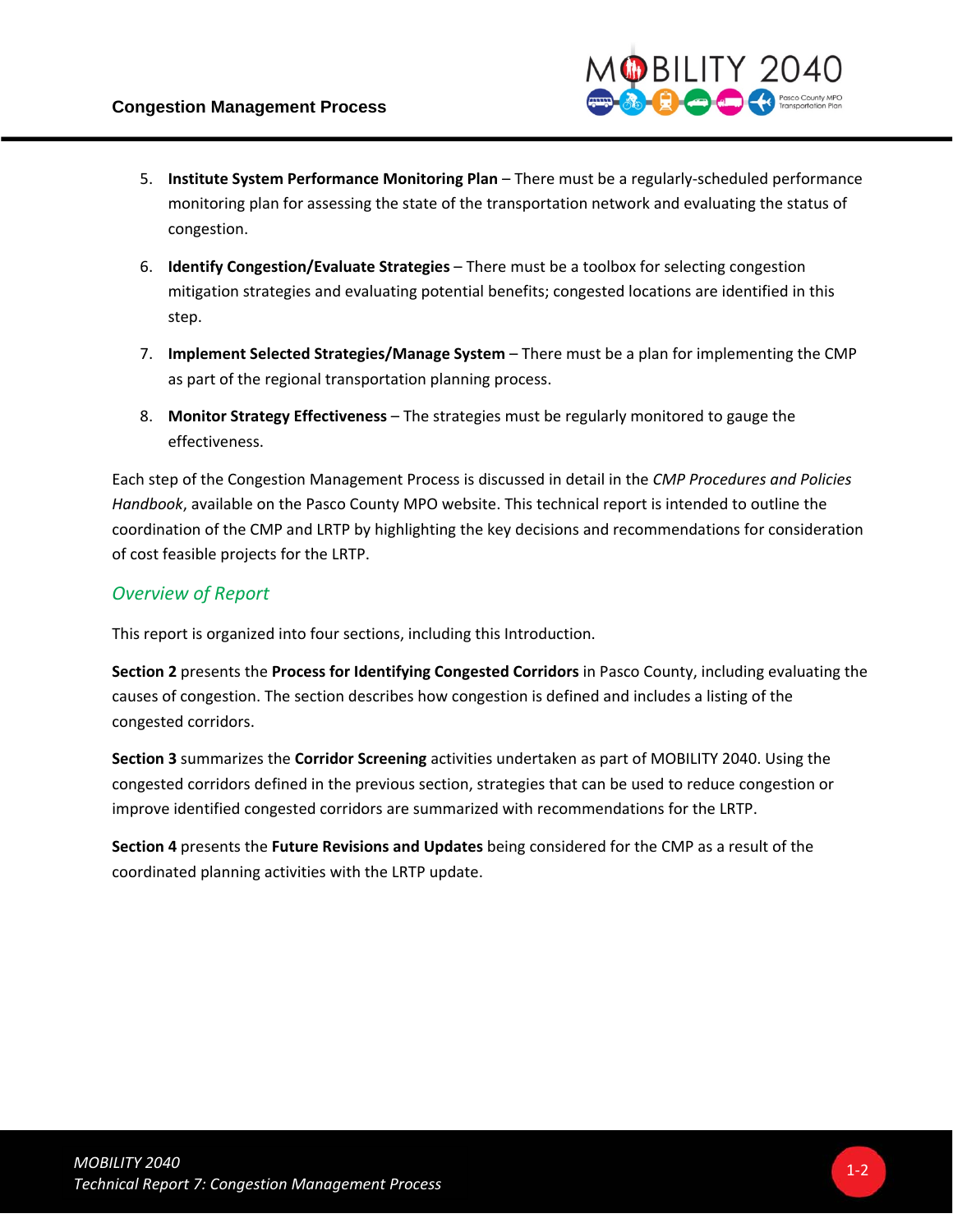

# **Section 2: Process for Identifying Congested Corridors**

## *Causes of Congestion*

The process of congestion management begins by understanding the causes of the congestion. Listed below are the six major causes of congestion identified in a national study conducted by the Federal Highway Administration (FHWA):

- **Bottlenecks** points at which the roadway narrows or regular traffic demands cause traffic to back up (typically at traffic signals); these are the largest source of congestion and typically cause a roadway to operate below its adopted level of service (LOS) standards.
- **Traffic incidents** crashes, stalled vehicles, debris on the road; these incidents cause about one quarter of congestion problems. The focus of the Pasco CMP will be reducing crashes that can cause congestion and expediting incident response to clear incidents where Intelligent Transportation Systems (ITS) surveillance is in place.
- **Work zones** for new road building and maintenance activities such as filling potholes; caused by necessary activities, but the amount of congestion caused by these actions can be reduced through a variety of strategies.
- **Bad weather** cannot be controlled, but travelers can be notified of the potential for increased congestion, and signal systems can adapt to improve safety.
- **Poor traffic signal timing** faulty operation of traffic signals or green/red lights where the time allocation for a road does not match the volume on that road; poor signal timings are a source of congestion on both major and minor streets.
- **Special events** cause "spikes" in traffic volumes and changes in traffic patterns; these irregularities either cause delay on days, times, or locations where there usually is none or add to regular congestion problems.

As shown in Figure 2‐1, bottlenecks are the largest cause of congestion in the U.S., followed by traffic incidents and bad weather. Bad weather cannot be controlled, but policies and improvements can be implemented to control traffic incidents and bottlenecks. These national data are widely used in CMP updates due to the lack of comprehensive local studies on the causes of congestion. The data suggest that local causes are likely to be similar, with bottlenecks and traffic incidents typically being the top two causes of congestion.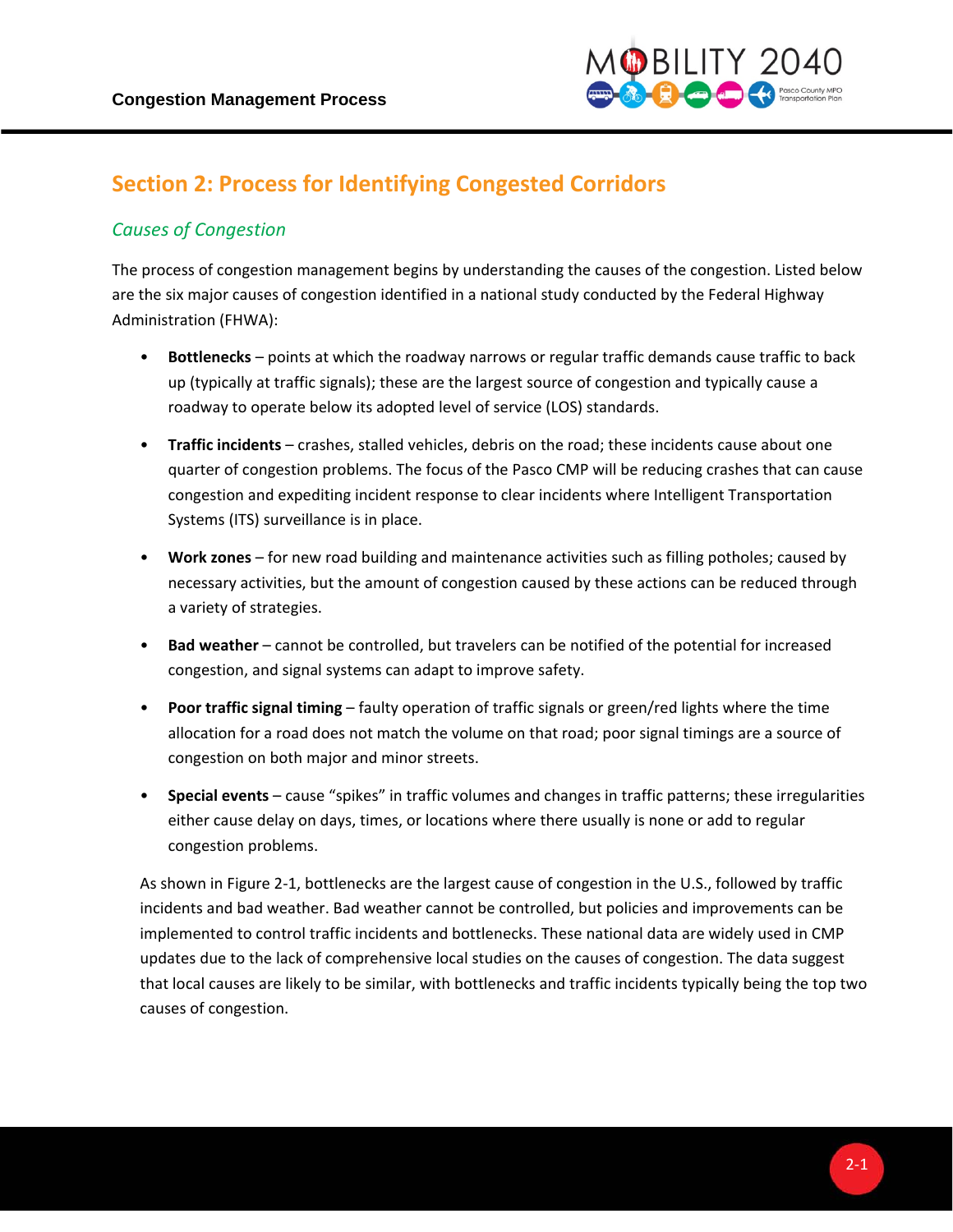



Figure 2-1 **Causes of Congestion** 

## **Network Identification**

Consistent with federal guidelines, the Pasco County CMP covers a multimodal transportation network. In addition to evaluating congestion on the roadway network, the multimodal evaluation includes transit, bicycle/pedestrian/trail, and freight movement networks within its designated area of application.

The Pasco County CMP roadway network includes all functionally-classified roadways in the adopted LRTP and/or the existing plus committed (E+C) five-year road network (typically the existing condition plus five vears).

Map 2-1 illustrates the E+C roadway network used for the evaluation of congested corridors.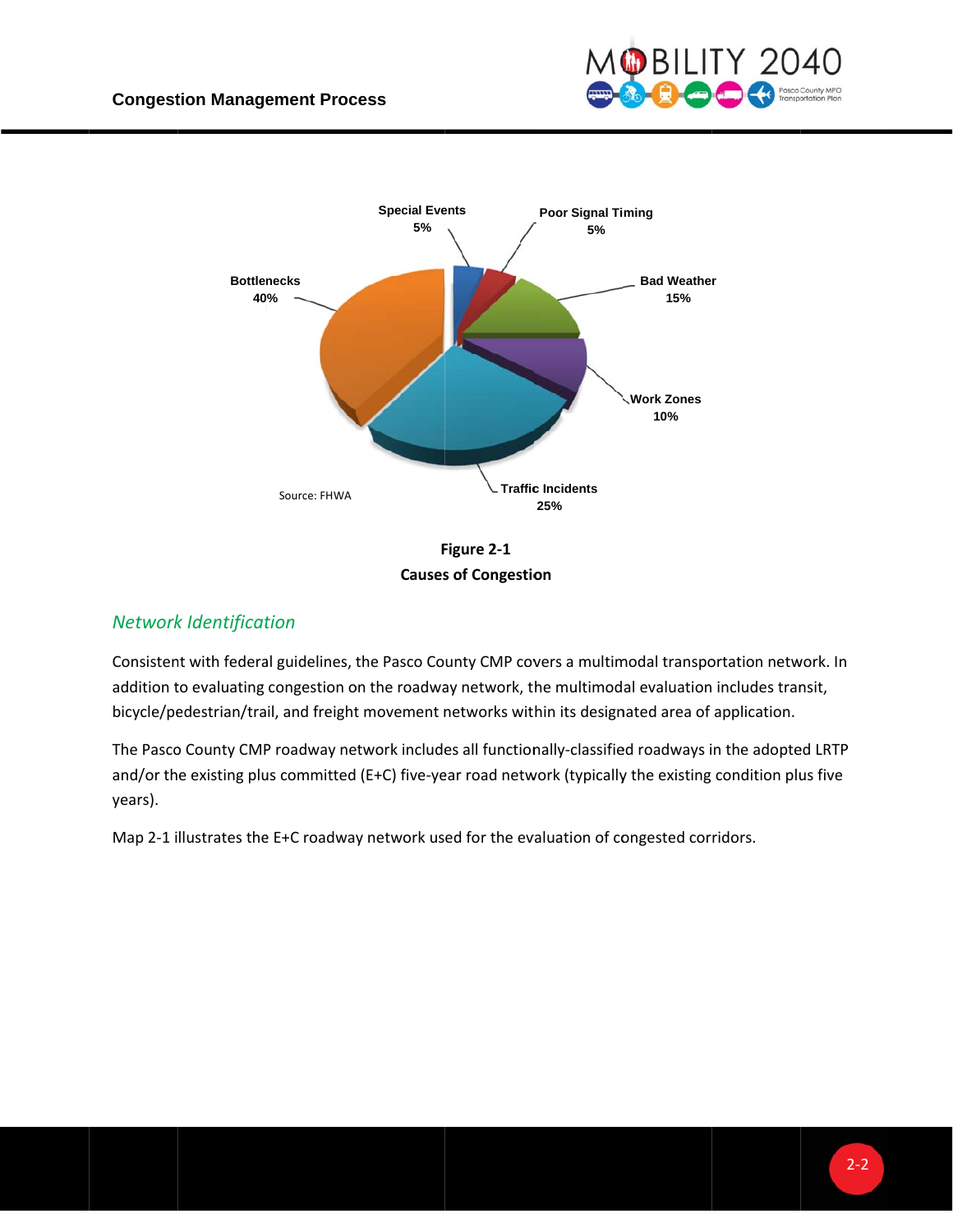

**Map 2‐1 CMP (Existing + Committed) Roadway Network** 

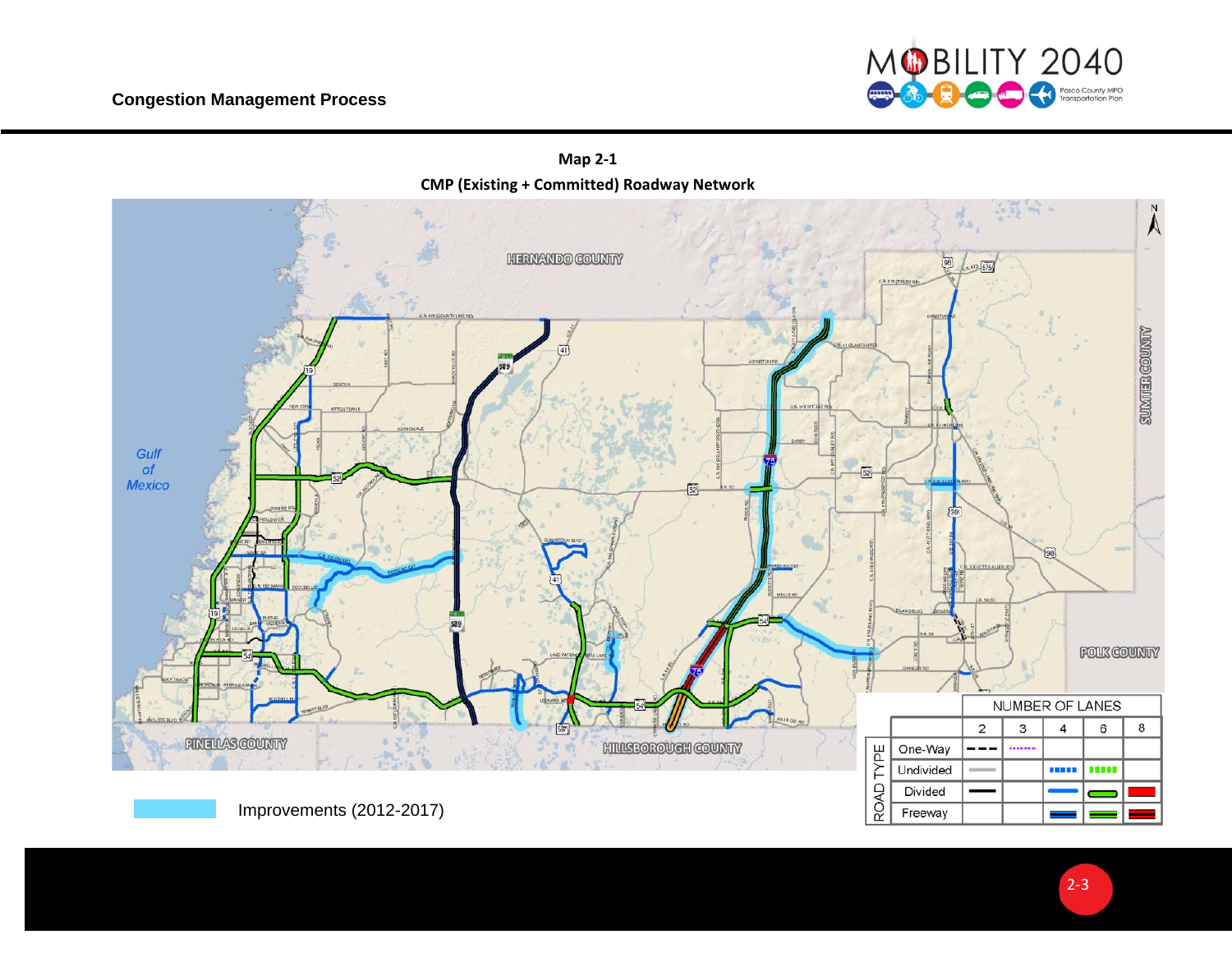

## *Corridor Congestion Levels*

The CMP process involves selecting congested corridors that will undergo detailed evaluation for identifying potential projects/programs that potentially can be implemented on the corridors. Annual monitoring efforts are used to review the LOS on the roadway network to identify recurring congestion. Roadways that are congested today or forecasted to be congested in five years are considered for review through the CMP screening process. Corridors are identified as being "not congested," "approaching congestion or congested," or "extremely congested," as summarized below

- **•** Not Congested (currently or in five years with improvements) The corridors in this category are not anticipated to operate below their adopted LOS standards in either the existing conditions or after committed improvements in the five‐year program are implemented.
- **Approaching Congestion or Congested**  These corridors are approaching congestion or are minimally congested today or after the committed improvements in the five‐year program are implemented or are approaching congestion (a 10% increase in traffic will result in a congested condition).
- **Extremely Congested**  This category includes corridors in which the future travel volumes are greater than the physical roadway capacity after the committed improvements in the five‐year program are implemented.

Once the roadways are categorized based on these criteria, they are further categorized into one of two broad types:

- **Mobility Corridors** These include Multi‐Modal Transportation District (MMTD) corridors (corridors located in MMTDs) or Key Transit Corridors (corridors with 60‐minute or more frequent bus service).
- **Non‐Mobility Corridors** These include all other major roadways included in the E+C road network.

In addition to identifying corridors through technical screening, stakeholders and members of the MPO's advisory committees identify congested problem areas in the CMP/MMS spreadsheet. These corridors are brought to the CMP Task Force, which selects corridors and safety locations for further review.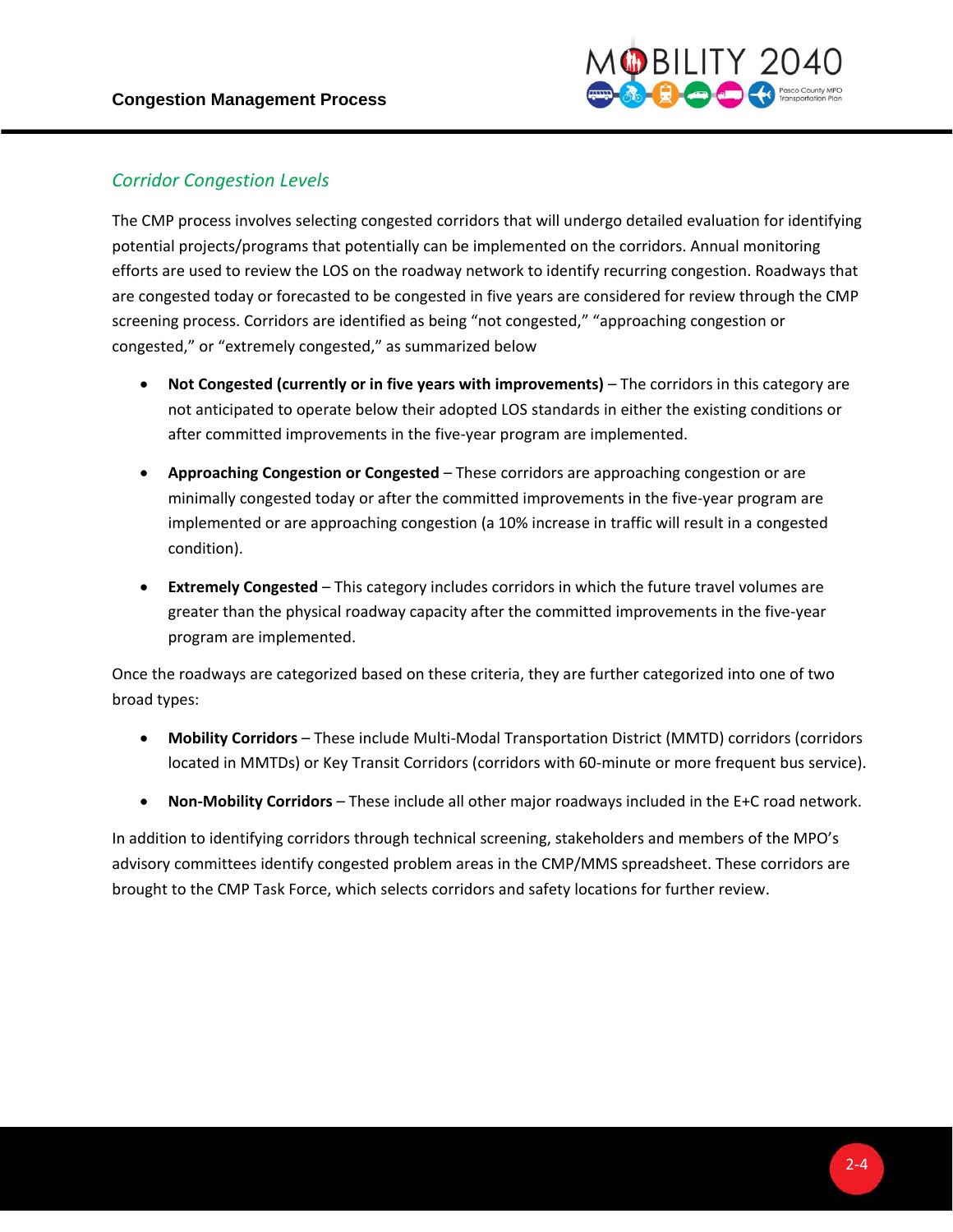

# **Section 3: CMP Strategy Screening**

## *Corridor Screening*

Once congested corridors are selected for review, they are screened to identify mitigation strategies appropriate for reducing congestion or improving safety to reduce crashes. The Congestion Mitigation Process Strategy Matrix is used to address recurring congestion, and the Safety Mitigation Strategy Matrix is used to address non‐recurring congestion. The matrix includes strategies in five tiers, as identified in the Pasco County CMP MPO Strategy Toolbox. The Congestion Mitigation Process Strategy Matrix typically is used in a workshop setting to quickly review a corridor, and the Safety Mitigation Strategy Matrix is applied based on a review of crash data.

The critical part of the Corridor/Strategy Selection process is corridor screening. Figure 3‐1 provides more detail on the process used in screening corridors for additional analysis for the purpose of identifying good candidate projects/programs.

#### *Congestion Mitigation Strategies*

A Toolbox of Strategies was developed to assist policymakers and planners in effectively using congestion reduction strategies. As an MPO that exceeds the 200,000 population threshold for a Transportation Management Area (TMA) designation, the Pasco MPO is required to identify these strategies based on travel demand reduction as well as operational strategies. Shown in Figure 3‐2 is a full range of potential strategies for managing congestion for the Pasco County multimodal CMP network.

For each of the strategies identified, a toolbox was developed to address congestion in a top-down fashion. The strategies in the toolbox are organized into the following five tiers:

- **•** Strategies to Reduce Person Trips or Vehicle Miles Traveled
- **•** Strategies to Shift Automobile Trips to Other Modes
- Strategies to Shift Trips from SOV to HOV Auto/Van
- **•** Strategies to Improve Roadway Operations
- Strategies to Add Capacity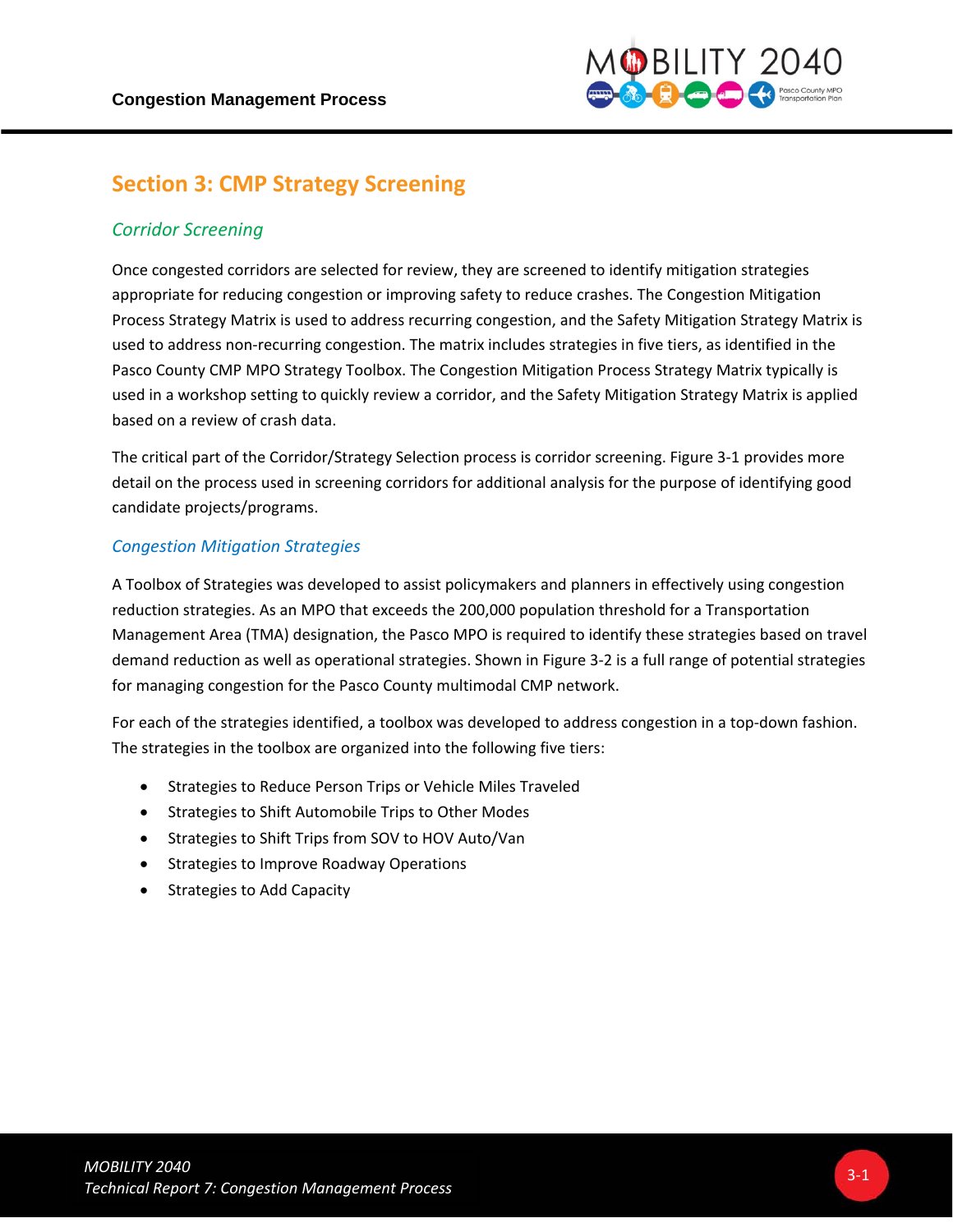

#### **Figure 3‐1**

### **Corridor Screening Process**

| <b>Steps</b>                                                                            | <b>Process</b>                                                                                                                                                                                                                                                                                                                                                                                                                                                | <b>CMP Applicability</b>                                                                                                                  |
|-----------------------------------------------------------------------------------------|---------------------------------------------------------------------------------------------------------------------------------------------------------------------------------------------------------------------------------------------------------------------------------------------------------------------------------------------------------------------------------------------------------------------------------------------------------------|-------------------------------------------------------------------------------------------------------------------------------------------|
| Screen 1<br><b>Screen</b><br>Five-Year<br><b>Work Program</b>                           | For congested corridors in 2012 (existing) or 2017 (existing plus five<br>years), is there a project in the five-year work program?<br>The first step is to determine whether congested corridors have a project in the five-year<br>work program. If there is not, then Step 2 will be reviewed.                                                                                                                                                             | 5-Year Work Program<br>Year 1 2 3 4 5<br>Yes, If<br>Project A<br>applicable<br>5 Year<br>Project B                                        |
| Screen <sub>2</sub><br>Screen<br><b>Long Range</b><br>Transportation<br>Projects (LRTP) | Is there a project in the LRTP?<br>If a congested corridor does not have a project in the five-year plan, it will be<br>reviewed to determine if there is an LRTP project on the corridor. These are projects that<br>cannot be fully funded in the five-year work program. It may be possible for certain CMP<br>projects to be implemented earlier on these roadways to alleviate operational issues at<br>specific locations.                              | Long-Term Projects (10 or 15 years)<br>Yes, if<br>10 11 12 13 14 15<br>Year<br>Project C<br>applicable<br>10 Year<br>15 Year<br>Project D |
| Screen <sub>3</sub><br><b>Screen</b><br>Congested<br>Corridors                          | Are there congested corridors in 2012 or 2017 that do not have a<br>project in the five-year work program or LRTP?<br>If congested corridors that are deficient do not have a project in the five-year work<br>program (Step 1) or LRTP (Step 2), these corridors should be reviewed for CMP projects.<br>This is typically not the case in Pasco County, as congested corridors are typically either<br>funded in the five-year work program or in the LRTP. | Yes, if<br>appropriate                                                                                                                    |
| Screen 4<br>Screen<br>Corridors<br>Approaching<br>Congestion                            | Are there corridors approaching congestion by 2017 that can be<br>reviewed for improvements?<br>Roadways that are approaching congestion are reviewed for possible corridor selection.<br>These roadways represent the "sweet" spot, as these may be conducive to CMP projects<br>such that they will significantly delay the roadways from becoming congested or the need<br>for more costly improvements.                                                   | Yes                                                                                                                                       |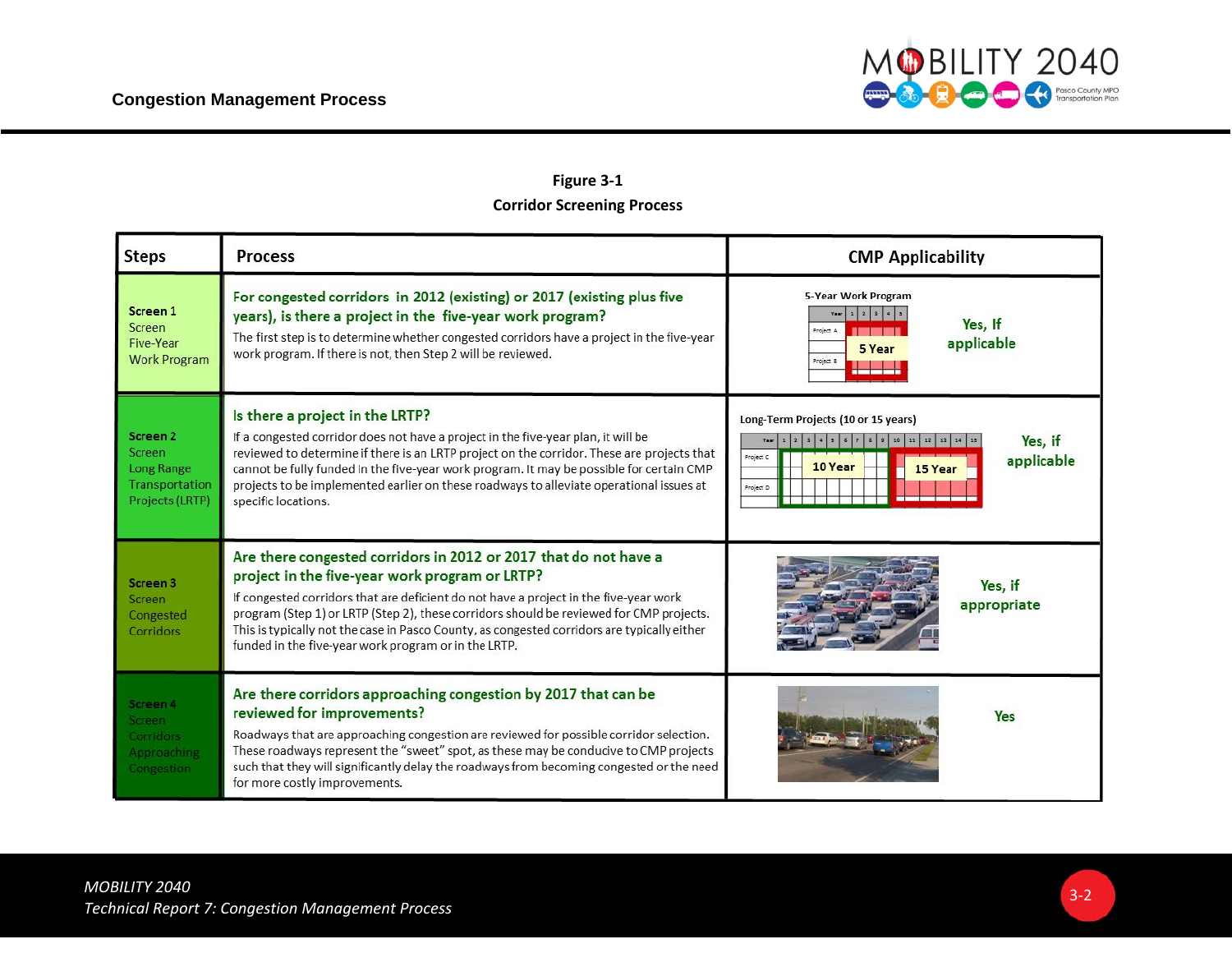

**Figure 3‐2 Congestion Management Strategies** 

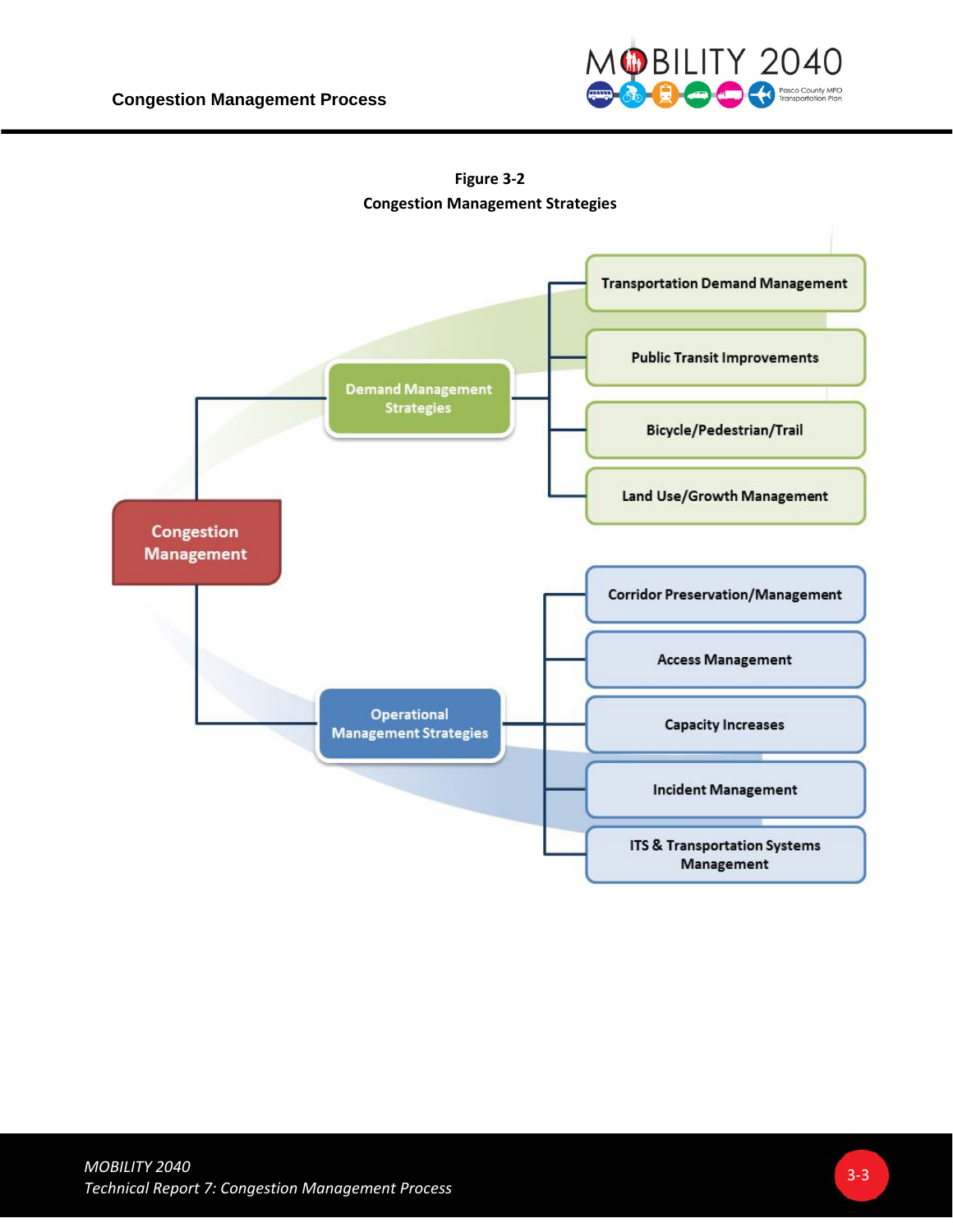

#### *Safety Mitigation Strategies*

The identification of potential safety issues in the congested corridors is accomplished by making use of crash data produced by Pasco County's Crash Data Management System (CDMS). This system produces maps and reports by crash type or cause, which can be used to identify safety issues on the CMP roadway network for both congested and non‐congested roadways. Reducing the number of crashes that occur on major roadways can reduce non‐recurring congestion. Although the delay incurred resulting from crashes cannot be determined easily, they are a significant contribution of delay on major roadways. To support the integration of crash reduction as a means to reduce non-recurring congestion, a CMP Safety Mitigation Matrix was developed.

The CMP Safety Migration Matrix identifies the most common crash types and the typical strategies that can be implemented to improve safety and reduce these crashes. Special consideration is given to relating these crashes to the four Safety Emphasis Areas identified in the State of Florida Strategic Highway Safety Plan. Figure 3‐3 highlights these four areas. In most cases, additional detailed study is required to identify the specific safety strategy or strategies to be implemented for a specific location.

> **Figure 3‐3 Safety Emphasis Areas**



**Vulnerable Users** Crashes involving pedestrians, bicyclists, or motorcyclists, who are more vulnerable to severe injuries or death.



**Aggressive Driving** Crashes that include impaired driving, reckless driving, or other crash types that often result in more serious crashes.



**Intersections** Intersections are planned conflict points and result in the greatest exposure for crashes to occur. These also are locations where mitigation activities may yield the greatest benefit.



**Lane Departures** Crashes that include headon collisions and run-offthe-road crashes that result in serious crashes, and sideswipe crashes.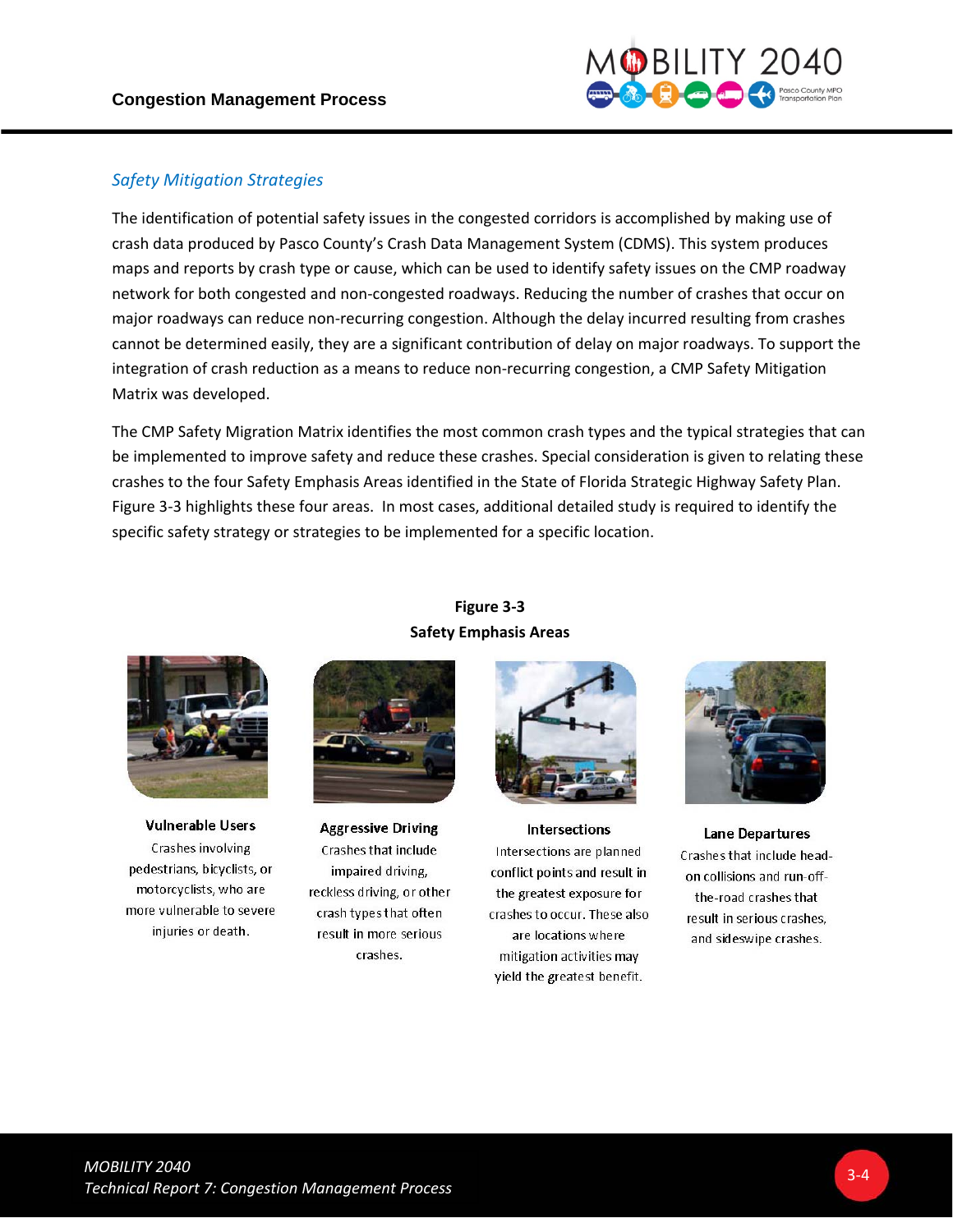

## **Section 4: Future Updates and Recommendations**

Recommendations and are presented below that will enhance the CMP and allow more efficiency in the overall MPO planning process. These will be reviewed and considered by MPO staff and the Pasco County Congestion Management Process Task Force for implementation as necessary.

- **Update the** *CMP Policy and Procedures Handbook* **on a five‐year cycle** consistent with the update cycle of the LRTP. Timing of the completion of CMP updates in advance of finalizing the LRTP updates would benefit integration of CMP strategies into the LRTP.
- **Develop an Annual State of the System Report** to track the effectiveness of the implemented strategies, to the extent possible, and to evaluate trends and conditions for the multi‐modal transportation system in the CMP study area.
- **Implement the selected strategies**, which may include programming them in the County's Capital Improvements Program, identifying corridor studies through the MPO's Unified Planning Work Program (UPWP), or including longer‐term projects in the County's Capital Improvements Element or the MPO's Long Range Transportation Plan.
- **Enhance coordination with agencies** participating in the CMP by framing desirable strategy types and defining roles in implementation. This is essential, as most congestion and mobility strategies are formulated and implemented by other agencies.
- **Include projects identified in the CMP process in the LRTP**, either through the five‐year update cycle or through plan amendments.
- **Identify and implement data collection recommendations** for key congestion data and close any data gaps identified in this CMP.
- **Continue to monitor changes** to federal CMP regulations and modify/update the CMP to reflect new requirements.